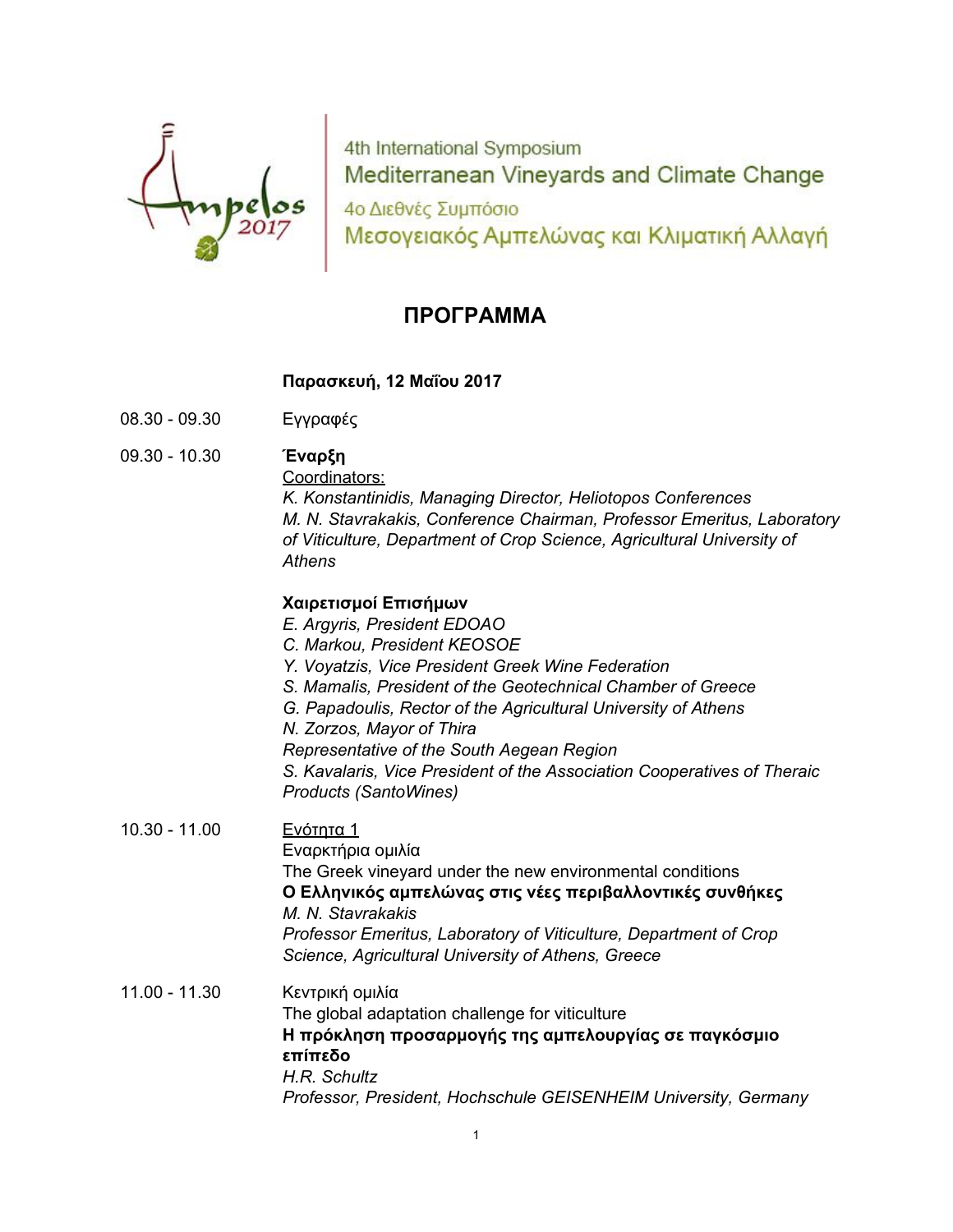11.30 - 12.00 Διάλειμμα καφέ

12.00 - 14.00 Ενότητα 2 Climate change and impacts in the Mediterranean and specifically in **Greece** 

> **Κλιματική αλλαγή και επιπτώσεις στην Μεσόγειο και ειδικότερα στην Ελλάδα**

*P. Nastos*

*Professor of Climatology, Department of Geography and Climatology, Department of Geology and Geoenvironment, National and Kapodistrian University of Athens, Greece*

Identifying current and future climate analogues to assist management of viticulture in Mediterranean climates

**Προσδιορισμός των σημερινών και μελλοντικών κλιματικών αναλόγων με σκοπό την βελτίωση της διαχείρισης της καλλιέργειας της αμπέλου στις περιοχές με μεσογειακό κλίμα**

*R.M.B Harris 1 , L. Ratnarajah 1 , T. Remenyi 1 , D. Kriticos, 2,3 N.L. Bindoff 1,4,5,6*

*<sup>1</sup>Antarctic Climate and Ecosystems Cooperative Research Centre (ACE CRC), University of Tasmania, <sup>2</sup> Health and Biosecurity, CSIRO, Canberra, ACT, <sup>3</sup>University of Queensland, School of Biological Sciences, <sup>4</sup>Centre for Australian Weather and Climate Research (CAWCR), CSIRO Marine and Atmospheric Research, 5 Institute for Marine and Antarctic Studies (IMAS), University of Tasmania, <sup>6</sup>ARC Centre of Excellence for Climate Systems Science, University of Tasmania, Australia*

Adaptation to climate change of the French wine industry: A systemic approach - main outcomes of the project laccave

**Προσαρμογή της Γαλλικής οινοβιομηχανίας στη κλιματική αλλαγή: Μια συστηματική προσέγγιση – κύρια συμπεράσματα από το πρόγραμμα ''laccave''**

*N.Ollat 1 , H. Quénol 2 , G. Barbeau 3 , C. Van Leeuwen 1 , P. Darriet 4 , I.* Garcia De Cortazar Atauri<sup>5</sup>, B. Bois<sup>6</sup>, H. Ojeda<sup>7</sup>, E. Duchéne<sup>8</sup>, E. Lebon<sup>9</sup>, P. Vivin<sup>1</sup>, L. Torregrosa<sup>10</sup>, J. M. Sablayrolles<sup>11</sup>, G. Teil<sup>12</sup>, P. Lagacherie<sup>13</sup>, *E. Giraud-Héraud 4 , P. Aigrain 14 , J.M. Touzard 15*

*<sup>1</sup>UMR EGFV, ISVV-INRA-Bordeaux Sciences Agro, <sup>2</sup>UMR Costel, CNRS-Univ de Rennes, Rennes, <sup>3</sup>UVV, INRA, <sup>4</sup>Laboratoire Œnologie, ISVV-Univ Bordeaux, <sup>5</sup>AgroClim, INRA, Domaine Saint Paul, 6 Institut Universitaire de la Vigne et du Vin - Université de Bourgogne, <sup>7</sup>Experimental Unit of Pech Rouge, INRA, <sup>8</sup>UMR SVQV, INRA-Univ Strasbourg, <sup>9</sup>UMR LEPSE, INRA-Supagro, <sup>10</sup>UMR AGAP, INRA-Supagro-CIRAD, <sup>11</sup>UMR SPO, INRA-Supagro, <sup>12</sup>UMR SAD APT,*

*INRA-Agroparitech, <sup>13</sup>UMR LISAH, INRA-IRD-SupAgro, <sup>14</sup>FranceAgriMer, Service Etude et Prospective, <sup>15</sup>UMR Innovation, INRA-Supagro, France*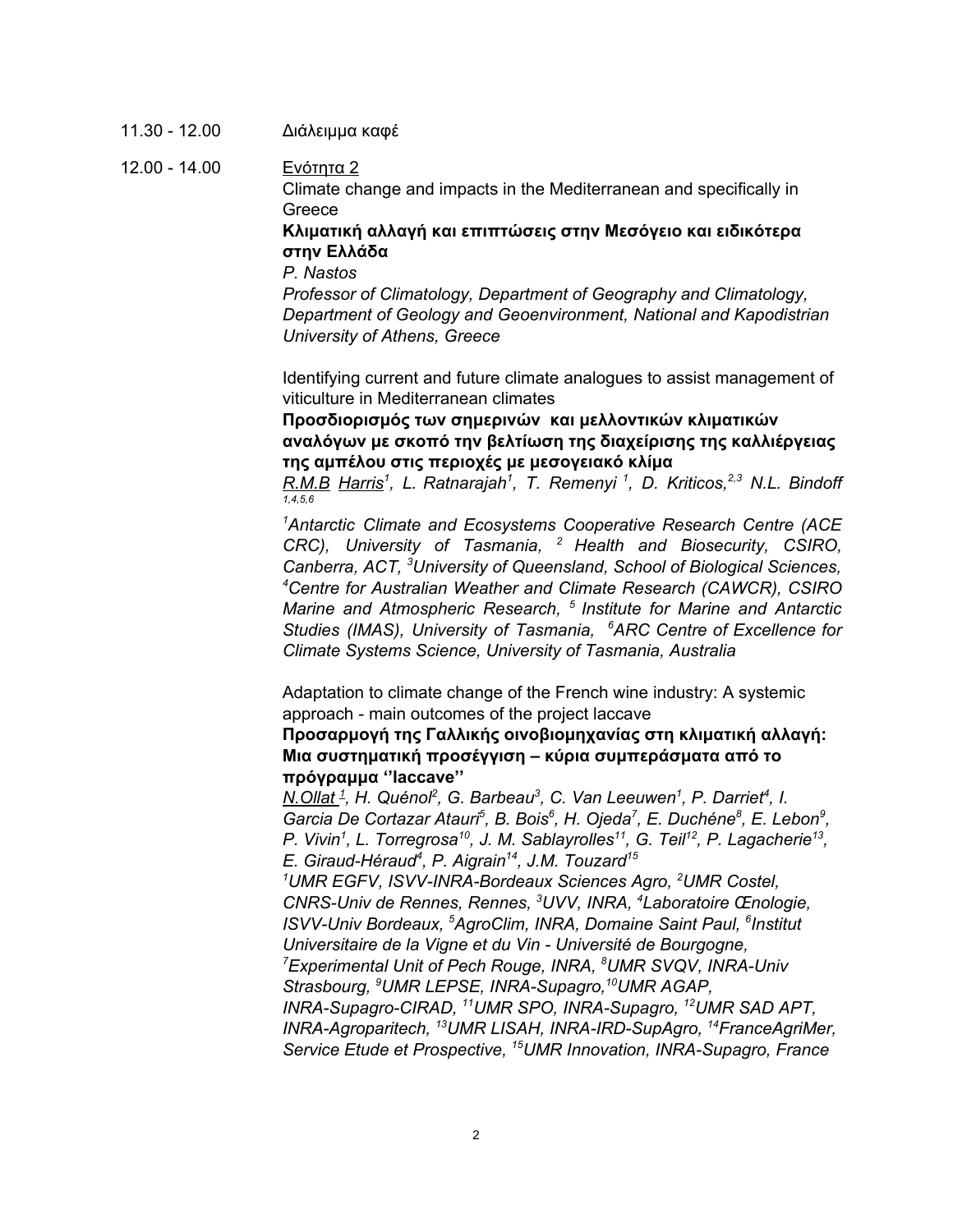Previous and future climate change impacts on vitiviniculture: the case of **Burgundy** 

**Επιδράσεις παρελθόντων και μελλοντικών κλιματικών μεταβολών στον αμπελοοινικό τομέα: Η περίπτωση της Βουργουνδίας** *B.Bois 1 , S. Zito <sup>1</sup> and J. Pérard 2*

*<sup>1</sup>CRC/ Biogéosciences UMR 6282 CNRS/Univ. Bourgogne Franche-Comté, <sup>2</sup>Chaire UNESCO «Culture et Traditions du Vin», Université de Bourgogne, France*

Indigenous varieties and carbon sequestration for "zero emissions" grapes?

**Γηγενείς ποικιλίες και δέσμευση του άνθρακα για παραγωγή σταφυλιών με "μηδενική" εκπομπή**

*V.D. Litskas, T. Irakleous, N. Tzortzakis and M.C. Stavrinides Cyprus University of Technology, Department of Agricultural Sciences, Biotechnology and Food Science, Cyprus*

- 14.00- 15.30 Γεύμα
- 15.30 17.30 Ενότητα 3 Hellenic Vineyards **Eλληνική αμπελουργεία** *D.Grammatikos*

*Hellenic Ministry of Rural Development and Food, General Directorate of Sustainable Plant Production, Directorate of Cultivation Systems, Section of Vine & Olive, Greece*

Non-Saccharomyces yeasts to address climate change impacts and current trends in winemaking

**Οι μη-σαχαρομύκητες ζύμες στην αντιμετώπιση των επιπτώσεων της κλιματικής αλλαγής και σύγχρονες τάσεις στην οινοποίηση** *A. Nisiotou 1 , C. Tassou <sup>1</sup> and G.J. Nychas 2*

*1 Institute of Technology of Agricultural Products (Former Wine Institute), Hellenic Agricultural Organization 'DEMETER', <sup>2</sup>Laboratory of Microbiology & Biotechnology of Foods, Department of Food Science & Human Nutrition, School of Food, Biotechnology and Development, Agricultural University of Athens, Greece*

Temporal dynamic of anthocyanin accumulation in climate change conditions monitored by Proximal sensing

**Παρακολούθηση της δυναμική της χρονικής συσσώρευσης ανθοκυανών σε συνθήκες κλιματικής αλλαγής με χρησιμοποίηση εκ του σύνεγγυς αισθητήρων**

*O. Unamunzaga 1 , U. Leibar 1,2 , A. Castellón 1 , I. Pascual 3 , F. Morales <sup>4</sup> and A. Aizpurua 1*

*<sup>1</sup> Neiker-Tecnalia, Plant Production Department. Bizkaia Technological*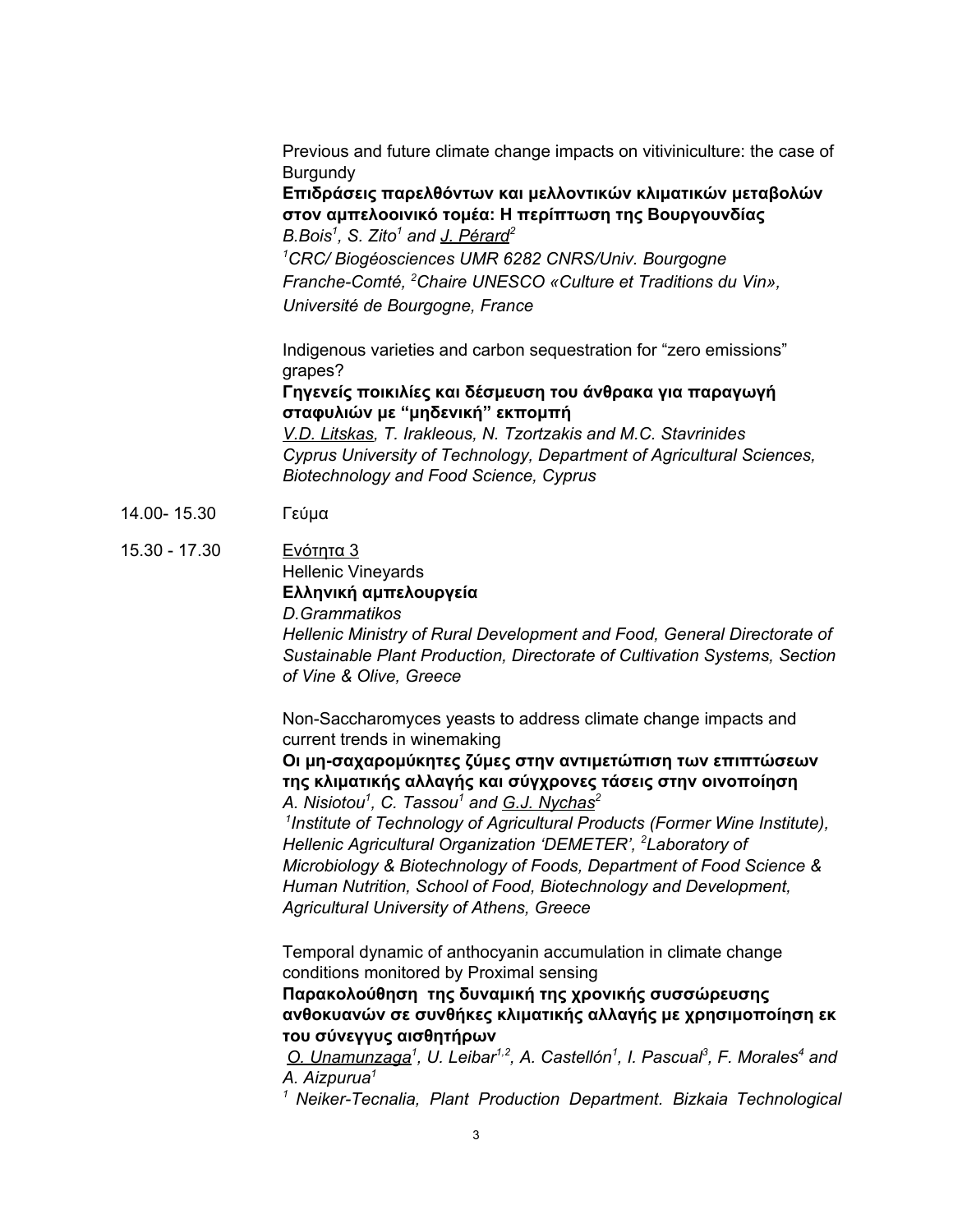*Park*

*<sup>2</sup>Sectorial Analysis and Paying Agency's Technical Services, <sup>3</sup>Universidad de Navarra, Plant Stress Physiology Group (Environmental Biology Department), Associated Unit to CSIC, EEAD, Zaragoza and ICVV, Logroño. Faculties of Sciences and Pharmacy, <sup>4</sup>CSIC, Department of Plant Nutrition, Aula Dei Experimental Station, Spain*

New philosophy and new techniques in the wine-growing sector in view of the upcoming climate change

**Νέα φιλοσοφία και νέες τεχνικές στον αμπελο-οινικό τομέα εν όψει της επερχόμενης κλιματικής αλλαγής**

*O.E. Soufleros <sup>1</sup> and E. Soufleros 2*

*<sup>1</sup>Postgraduate student at the Master 2. Institut des Sciences de la Vigne et du Vin, Université de Bordeaux, <sup>2</sup>Emeritus Professor of Oenology and Spirits, Department of Agriculture, Aristotle University of Thessaloniki, Greece*

Τhe cluster of visitable cellars in Siatista "Oinoefrosini" - The solutions to climate change for the natural preservation of wines from the wisdom of Macedonian architecture

**Το δίκτυο επισκέψιμων κελλαριών της Σιάτιστας "Οινοευφροσύνη". Οι λύσεις στην κλιματική αλλαγή σε επίπεδο παλαίωσης των οίνων από τη σοφία της μακεδονίτικης αρχιτεκτονικής**

*E. Batianis 1 , K. Bonta <sup>2</sup> and A. Maxairidou 3*

*<sup>1</sup>Agronomist–Enologist M.Sc. (A.U.Th.), Department of Plant and Animal Production, Regional Administration of Western Macedonia, <sup>2</sup>Teacher, Centre of Environmental Education of Siatista, <sup>3</sup>Agronomist engineer, Alexander Technological Educational Foundation of Thessaloniki, Greece*

Measures to address the effects of climate change on a vineyard to ensure the typicalness of the produced wines

**Μέτρα αντιμετώπισης των συνεπειών της κλιματικής αλλαγής για τη διασφάλιση της τυπικότητας των παραγόμενων οίνων**

*S. Georgiou, M. Tsiviki, V. Stergiopoulou, I. Katsoula, K. Mpoulokostas and E. Soufleros*

*Laboratory of Food Engineering and Processing, Dept. of Food Science & Technology, Faculty of Agriculture, Aristotle University of Thessaloniki, Greece*

17.30 - 18.15 Ενότητα Poster - Διαλειμμα καφέ

### **Παρουσιάσεις Poster**

Investigation of practices that reduce the negative impact of grapevine trunk diseases and flavescence dorée in a climate - changing environment

**Διερεύνηση πρακτικών οι οποίες μειώνουν τις αρνητικές**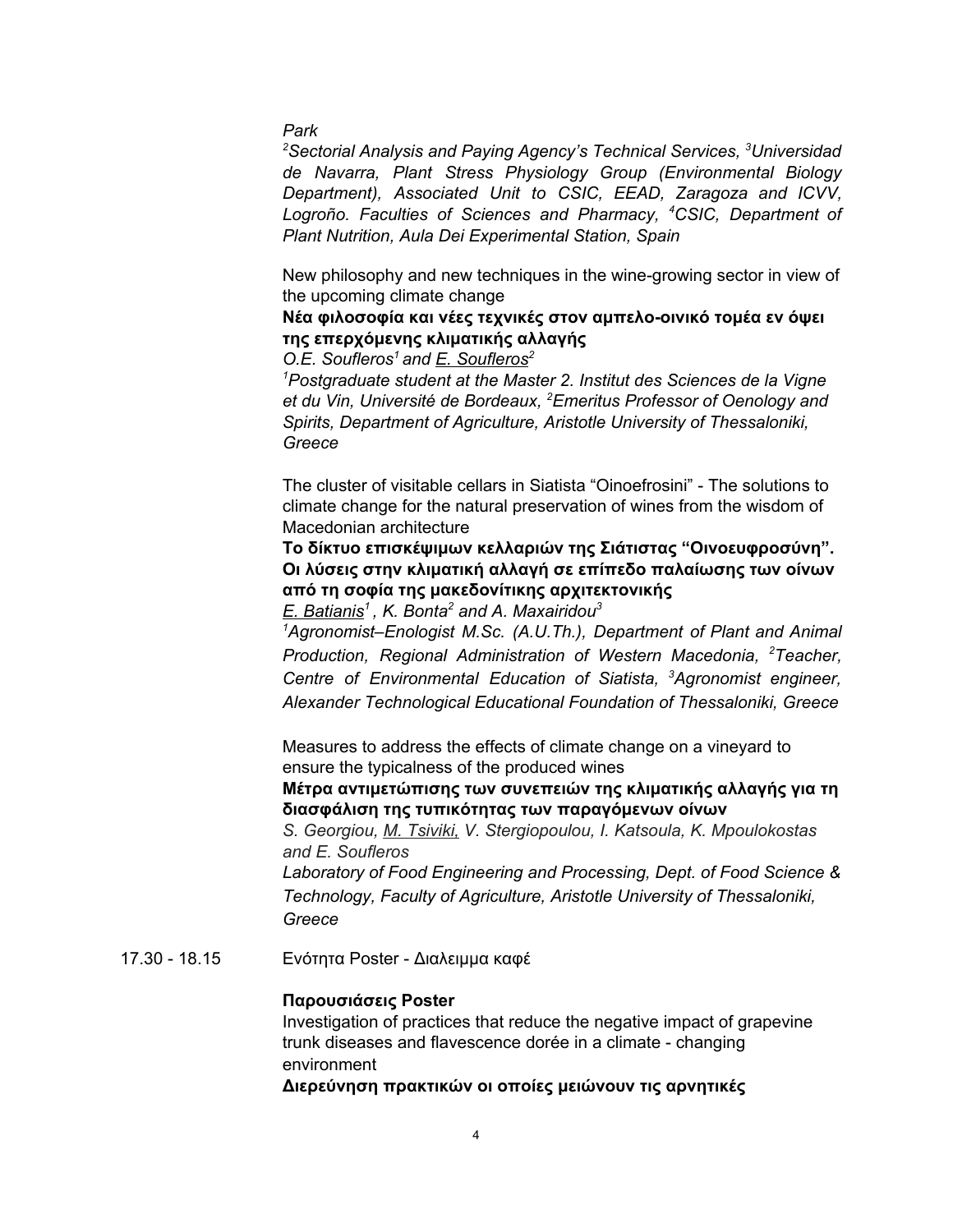## **επιπτώσεις των ασθενειών του ξύλου και της χρυσίζουσας χλώρωσης σε συνθήκες μεταβαλλόμενου κλίματος** *M. Bubola, K. Diklić, D. Poljuha, I. Palčić Institute of Agriculture and Tourism, Croatia*

Kaolin benefits on grapevine physiology and oxidative damage as a tool to mitigate climate change

**Ευεργετικές επιδράσεις του Καολινίτη στη φυσιολογία της αμπέλου και την οξειδωτική καταπόνηση ως μέσο για να μετριαστούν οι κλιματικές αλλαγές**

<u>L.-T. Dinis<sup>1</sup>,</u> A. Luzio<sup>1</sup>, S. Bernardo<sup>1</sup>, A.C. Malheiro<sup>1</sup>, H. Fraga<sup>1</sup>, I. *Gonçalves 2 , G. Pinto 3 , C.M. Correia <sup>1</sup> and J. Moutinho-Pereira 1 <sup>1</sup>Centre for the Research and Technology of Agro-Environmental and Biological Sciences (CITAB), Universidade de Trás-os-Montes e Alto Douro, <sup>2</sup>ADVID Associação para o Desenvolvimento da Viticultura Duriense, <sup>3</sup>Department of Biology & CESAM – Centre for Environmental and Marine Studies, Universidade de Aveiro, Portugal*

## Influence of storage conditions on quality characteristics of red wines **Επίδραση των συνθηκών αποθήκευσης στα ποιοτικά χαρακτηριστικά των ερυθρών οίνων**

*S.Agriopoulou, E. Stamatelopoulou Department of Food Technology, Technological Educational Institute of Peloponnese, Greece*

Environmental Impact on Production Traditional Semi Sweet Wines in Lechkhumi

## **Περιβαλλοντικές επιπτώσεις στην παραγωγή παραδοσιακών ημίγλυκων οίνων στο Lechkhumi**

*L. Ujmajuridze, M. Mirvelashvili, G. Ghambashidze, I. Amirkhanashvili Scientific Research Center of Agriculture, Georgia*

Vine performance and Wine Quality of Muscat Hamburg cultivar after a Specific Inactivated Dry Yeast application as Adaptation Strategy to Climate Change

**Απόδοση πρέμνων και ποιότητα οίνων της ποικιλίας Muscat Hamburg, μετά από ειδική εφαρμογή αδρανοποιημένων ξηρών ζυμομυκήτων, ως στρατηγική προσαρμογής στην κλιματική αλλαγή**

*D. Petoumenou 1 , E. Xyrafis 1 , C. Vassileiou 2 , I. Dimakis <sup>3</sup> and F. Battista 4*

*<sup>1</sup>Department of Agricultural Crop Production and Rural Environment School of Agricultural Sciences, University of Thessaly, <sup>2</sup> Alinda-Velco SA, <sup>3</sup>Agricultural Productive Cooperation of Nea Aghialos, Greece, <sup>4</sup>Lallemand Inc, Italy*

Measures to address the adverse impacts of climate change on vine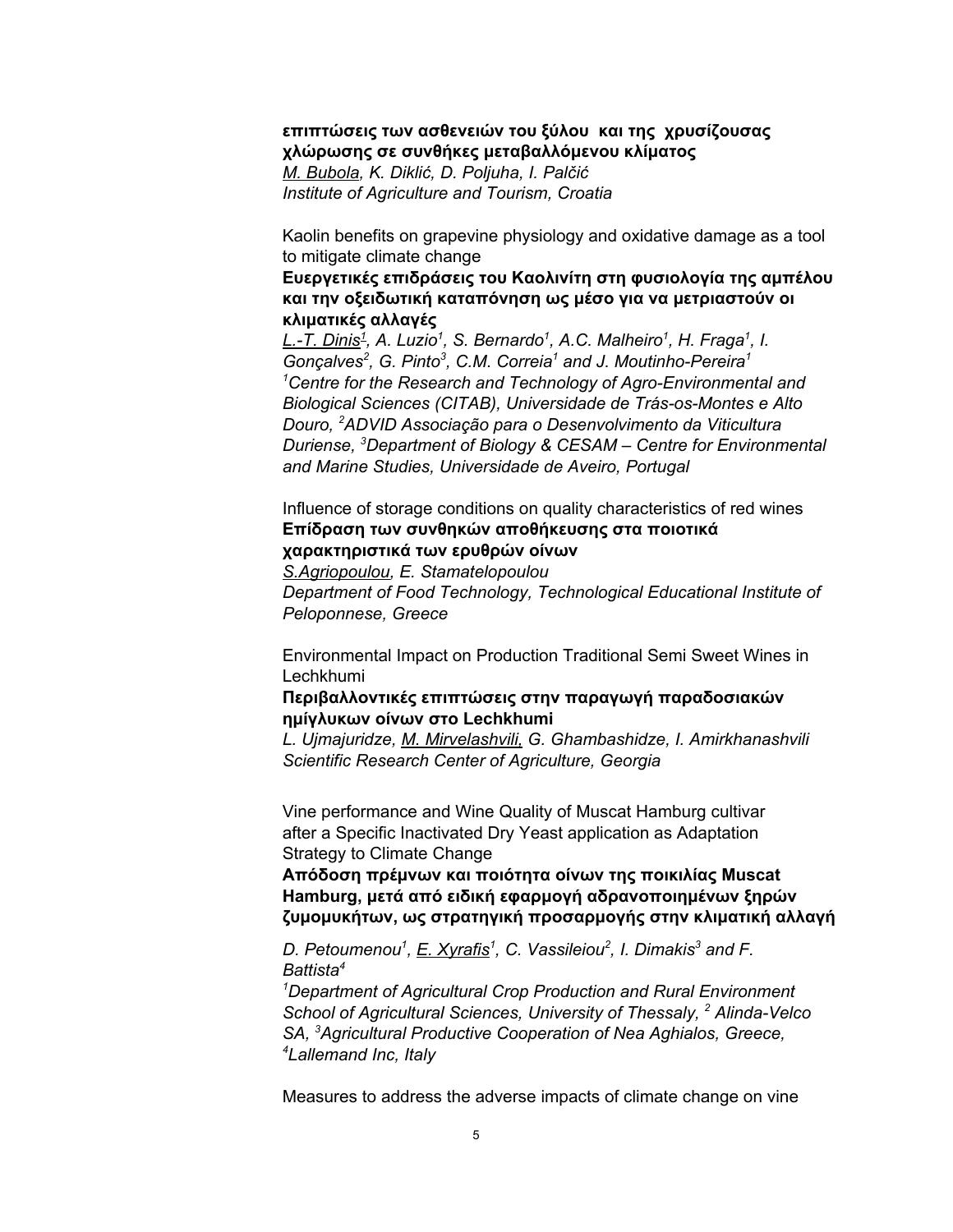#### cultivation

#### **Μέτρα αντιμετώπισης των δυσμενών επιπτώσεων της κλιματικής αλλαγής στην καλλιέργεια της αμπέλου**

*S. Georgiou, M. Tsiviki, V. Stergiopoulou, I. Katsoula, K. Mpoulokostas and E. Soufleros*

*Postgraduate specialization of Oenology-Viticulture, Laboratory of Oenology and Spirits, Department of Agriculture, Aristotle University of Thessaloniki, Greece*

## Georgakis - New white restaurant table vive variety **Γεωργάκης - Νέα λευκή ανθεκτική επιτραπέζια ποικιλία αμπέλου**

*P. Zamanidis* 1 *, C. Pasxalidis* 2 *, L. Papakostantinoy* 3 *, G. Ouzounidoy* 4 *, E. Vavoulidou* 5 *, I. Daskalakis* 3

*1 Institute of Olive Tree, Subtropical Plants & Viticulture, Hellenic Agricultural Organization "Demeter", Department of Grapevine, <sup>2</sup>Technological Educational Institute (T.E.I.) of Peloponnese, School of Agricultural Technology, <sup>3</sup>Agricultural University of Athens,* 4 *Institute of Technology of Agricultural Products, Hellenic Agricultural Organization "Demeter",* 5 *Institute of Soil Sciences, Hellenic Agricultural Organization "Demeter", Greece*

## Elpida - New vinegar quality aromatic variety of vine **Ελπίδα - Νέα οινοποιήσιμη ανώτερης ποιότητας ερυθρόσαρκη αρωματική ποικιλία αμπέλου**

*P. Zamanidis* 1 *, C. Pasxalidis* 2 *, L. Papakonstantinou* 3 *, I. Daskalakis* 3 *1 Institute of Olive Tree, Subtropical Plants & Viticulture, Hellenic Agricultural Organization "Demeter", Department of Grapevine, <sup>2</sup>Technological Educational Institute (T.E.I.) of Peloponnese, School of Agricultural Technology, <sup>3</sup>Agricultural University of Athens, Greece*

Xrysi Sofia - New white vinyl variety of vine variety for wine production of high quality

## **Χρυσή Σοφία- Νέα λευκή οινοποιήσιμη αρωματική ποικιλία αμπέλου για παραγωγή οίνου ανώτερης ποιότητας**

*P. Zamanidis* 1 *, C. Pasxalidis* 2 *, K. Biniari* 3 *, D. Bouza* 3 *, M. Stavrakaki* 3 *1 Institute of Olive Tree, Subtropical Plants & Viticulture, Hellenic Agricultural Organization "Demeter", Department of Grapevine, <sup>2</sup>Technological Educational Institute (T.E.I.) of Peloponnese, School of Agricultural Technology, <sup>3</sup>Agricultural University of Athens, Greece*

Marathon - New wine growth productive and respective vine variety **Μαραθών- Νέα οινοποιήσιμη ερυθρόσαρκη παραγωγική και**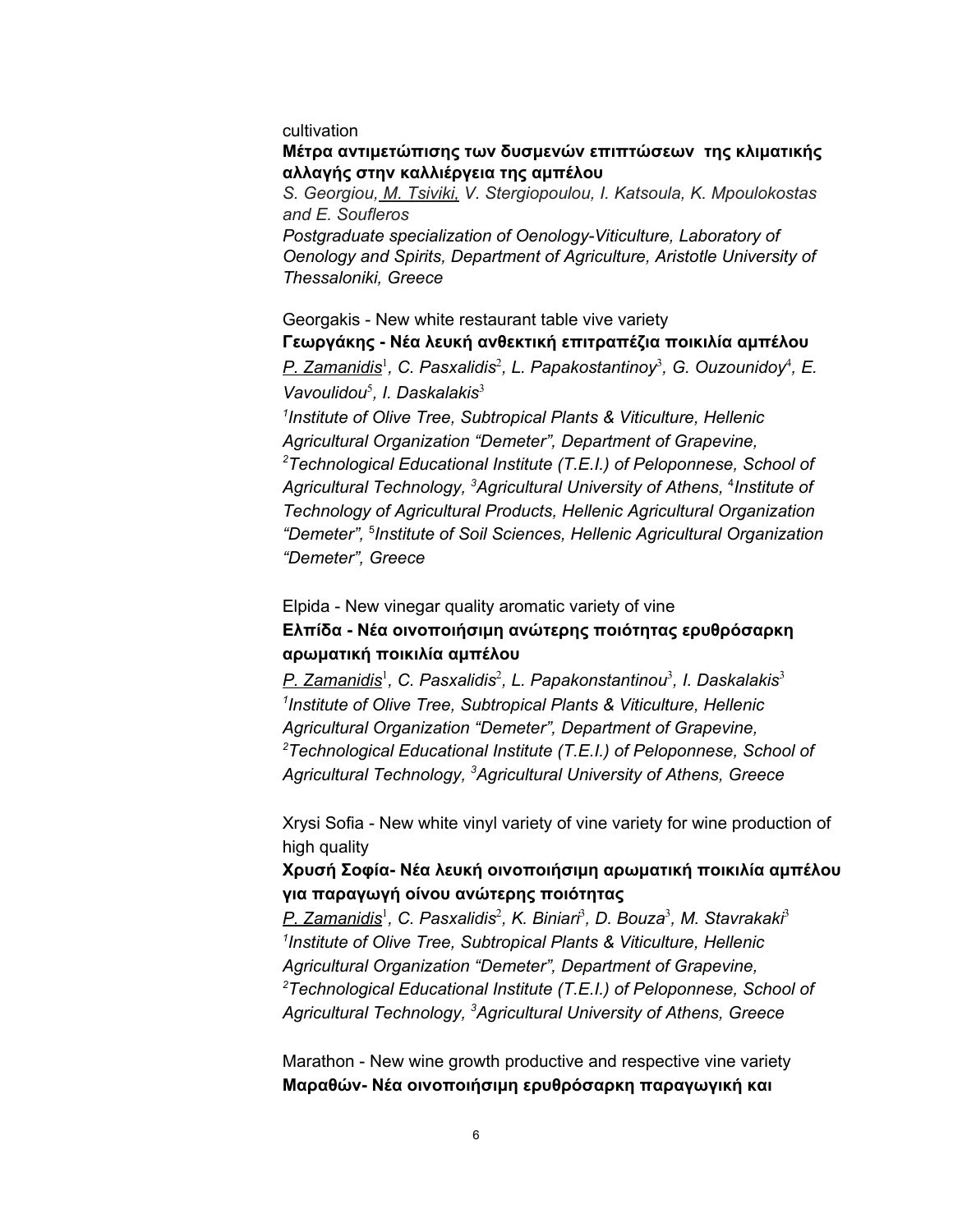#### **ανθεκτική ποικιλία αμπέλου**

*P. Zamanidis* 1 *, C Pasxalidis* 2 *, K. Biniari* 3 *, D. Bouza* 3 *, M. Stavrakaki* 3 1 *Institute of Olive Tree, Subtropical Plants & Viticulture, Hellenic Agricultural Organization "Demeter", Department of Grapevine,* <sup>2</sup>*Technological Educational Institute (T.E.I.) of Peloponnese, School of Agricultural Technology,* <sup>3</sup>*Agricultural University of Athens, Greece*

## Florina - New white horse table vineyard vine variety **Νέα λευκή αγίγαρτη επιτραπέζια ανθεκτική ποικιλία αμπέλου Φλώρινα**

*P. Zamanidis* 1 *,C. Pasxalidis* 2 *, L. Papakonstantinou* 3 *, G. Ouzounidou* 4 *, E. Vavoulidou* 5

1 *Institute of Olive Tree, Subtropical Plants & Viticulture, Hellenic Agricultural Organization "Demeter", Department of Grapevine,* <sup>2</sup>*Technological Educational Institute (T.E.I.) of Peloponnese, School of Agricultural Technology,* <sup>3</sup>*Agricultural University of Athens,* 4 *Institute of Technology of Agricultural Products, Hellenic Agricultural Organization "Demeter",* 5 *Institute of Soil Sciences, Hellenic Agricultural Organization "Demeter", Greece*

## Ahaia - New vinegar variety for the production of eronatic wine **Αχαϊα- Νέα οινοποιήσιμη ανθεκτική ποικιλία αμπέλου για παραγωγή έντονων ερυθρών οίνων**

*P. Zamanidis 1 , C. Pasxalidis 2 , K. Biniari 3 , D. Bouza 3 , M. Stavrakaki 3 1 Institute of Olive Tree, Subtropical Plants & Viticulture, Hellenic Agricultural Organization "Demeter", Department of Grapevine, <sup>2</sup>Technological Educational Institute (T.E.I.) of Peloponnese, School of Agricultural Technology, <sup>3</sup>Agricultural University of Athens, Greece*

Amvrosia - New rose wine aromatic variety

**Αμβροσία - Νέα Ροζέ οινοποιήσιμη αρωματική ποικιλία αμπέλου** *P. Zamanidis 1 , C. Pasxalidis 2 , Aik. Biniari 3 , D. Mpouza 3 , M.. Stavrakaki 3 1 Institute of Olive Tree, Subtropical Plants & Viticulture, Hellenic Agricultural Organization "Demeter", Department of Grapevine, <sup>2</sup>Technological Educational Institute (T.E.I.) of Peloponnese, School of Agricultural Technology, <sup>3</sup>Agricultural University of Athens, Greece*

Differentiation of red wine-producing *Vitis vinifera* L. biotypes, autochthonous to Crete, Greece, employing ampelographic and SSR markers

**Διαφοροποίηση ερυθρων γηγενών βιοτύπων της αμπελου από την Κρήτη με τη χρήση αμπελογραφικών και μικροδορυφορικών δεικτών**

I. Masaoutis<sup>1</sup>, E.E. Trantas<sup>2</sup>, E.V. Avramidou<sup>3</sup>, M. Pikraki<sup>3</sup>, <u>T. Pitsoli</u><sup>4</sup>, M. *Nikolantonakis <sup>1</sup> and A. G. Doulis 3*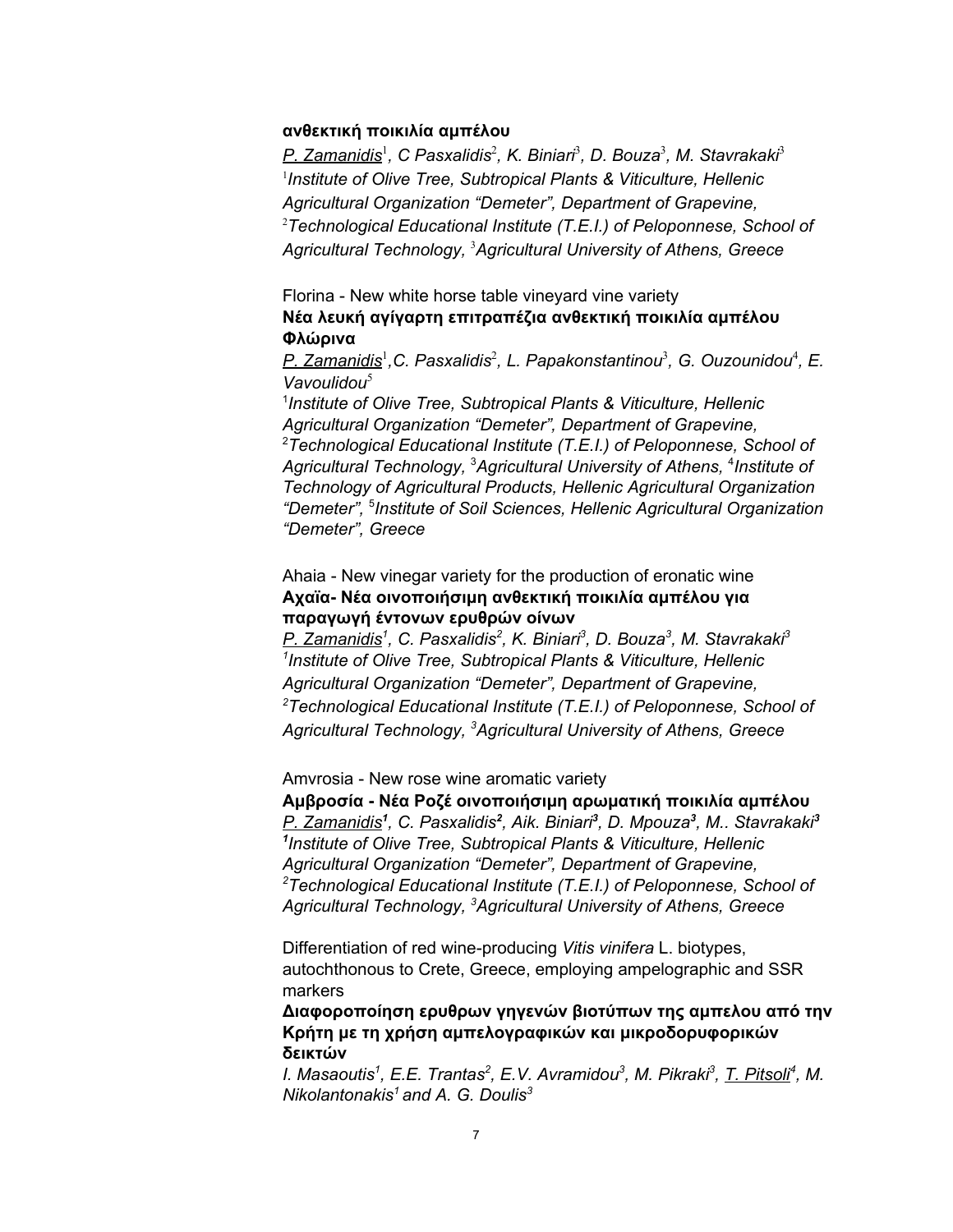*1 Institute of Olive Tree, Subtropical Plants & Viticulture, Hellenic Agricultural Organization "Demeter" (ex. NAGREF), Laboratory of Viticulture, <sup>2</sup> Technological Educational Institute of Crete, School of Agricultural Technology, Department of Plant Sciences, Laboratory of Plant Biochemistry and Biotechnology, 3 Institute of Olive Tree, Subtropical Plants & Viticulture, Hellenic Agricultural Organization "Demeter" (ex. NAGREF), Laboratory of Plant Biotechnology& Genomic Resources, 4 Institute of Olive Tree, Subtropical Plants & Viticulture, Hellenic Agricultural Organization "Demeter" (ex. NAGREF), Department of Grapevine, Greece*

18.15 - 19.30 Γευστική δοκιμή κρασιών Σαντορίνης

### **Σάββατο, 13 Μαΐου 2017**

09.30 - 10.00 Ενότητα 4 Climate and viticulture in Byzantium. An overview of sources and modern research **Κλίμα και αμπελουργία στο Βυζάντιο. Μια επισκόπηση των πηγών και της σύγχρονης έρευνας** *I. Anagnostakis Research Director National Hellenic Research Foundation, Institute of Historical Research, Section of Byzantine Research, Greece* 10.00 - 11.30 The vine; an emblematic plant organic-indicatrix of the climatic variations, presentation of project ADVICLIM **Άμπελος: ένας εμβληματικός φυτικός οργανισμός, δείκτης των κλιματικών αλλαγών, παρουσίαση του προγράμματος ADVICLIM** *J. Rochard National Sustainable Development Expert, French Institute of Vine and Wine (IFV), France* Effects of temperatures on vine phenological stages **Οι επιδράσεις των θερμοκρασιών στα φαινολογικά στάδια της αμπέλου** *N. Nikolaou Professor of Viticulture, Aristotle University of Thessaloniki, Greece* Effects of shoot trimming severity on the accumulation of sugar and anthocyanins in cv. merlot berries **Επιδράσεις της αυστηρότητας του κορυφολογήματος στην συγκέντρωση σακχάρων και ανθοκυανινών στις ράγες της ποικιλίας Merlot** *M. Bubola, K. Diklić, I. Palčić, Z. Užila, T. Plavša 1 1 Institute of Agriculture and Tourism, Croatia*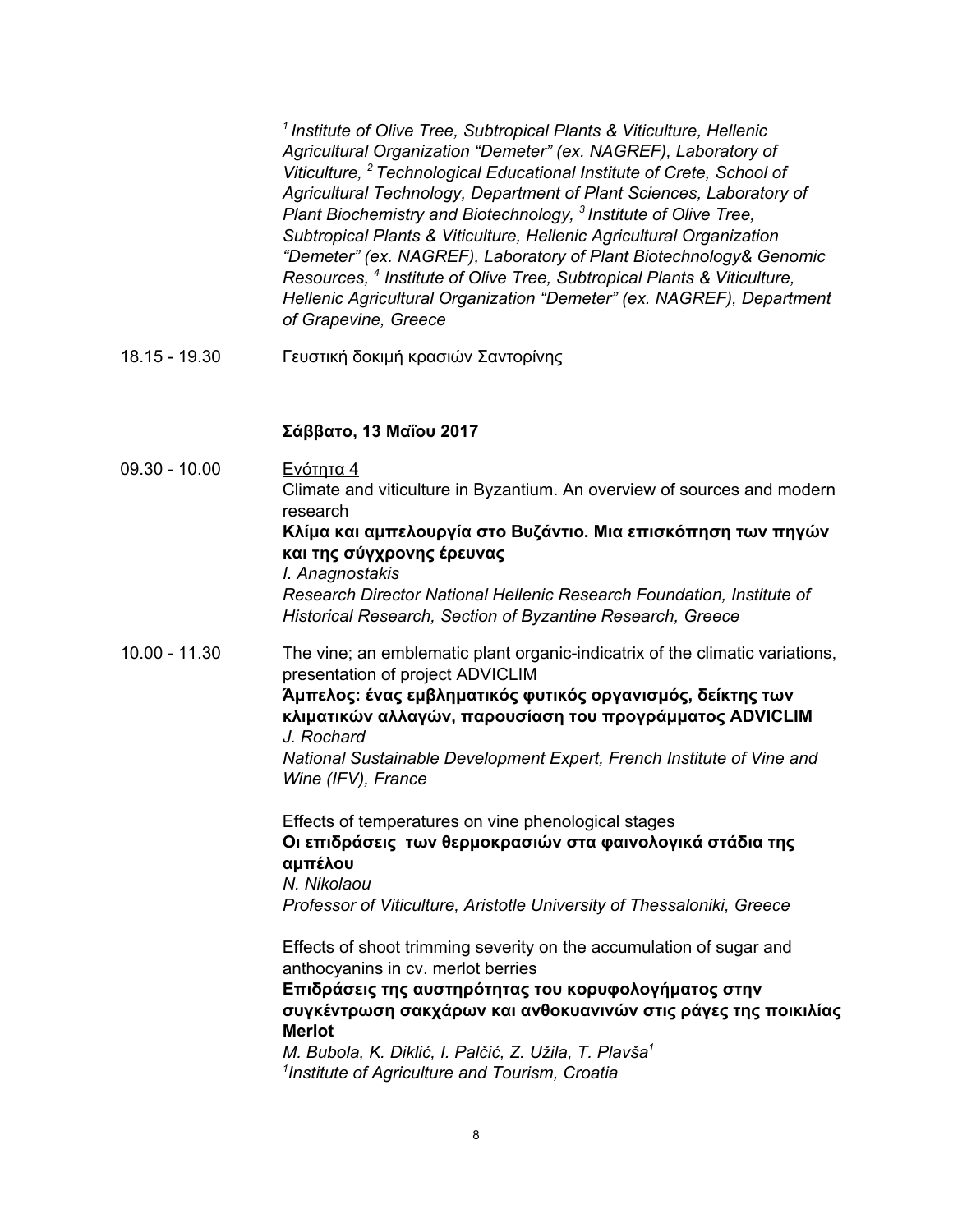Preliminary results of the introduction of the tolerant grapevine varieties in sub-Mediterranean Slovenia

## **Προκαταρκτικά αποτελέσματα της καλλιέργειας ανθεκτικών ποικιλιών αμπέλου στην υπο-μεσογειακή Σλοβενία**

*D. Rusjan 1 , T. Jug 2 , A. Škvarč 2 <sup>1</sup>Group for viticulture, Agronomy Department, Biotechnical Faculty University of Ljubljana, <sup>2</sup>Chamber of Agriculture and Forestry of Slovenia, Institute for Agriculture and Forestry, Slovenia*

Extreme viticulture: values, beauties, alliances, vulnerabilities with the climate adaptation

## **(Ακραία) Αμπελουργία: αξίες, ομορφιές, συσχετισμοί, ευπάθειες με την κλιματική προσαρμογή**

*R. Gaudio CERVIM (Centre for Research, Environmental Sustainability and Advancement of Mountain Viticulture), Italy*

11.30 - 12.00 Διάλειμμα καφέ

## 12.00 - 14.30 Ενότητα 5

Local cultivar adaptation to dry vineyard soil-climatic conditions of the Kozani prefecture area in combination with the traditional cultural practices – Solutions to the climatic change proposed by the wisdom of the past

**Η προσαρμογή των τοπικών ποικιλιών στις εδαφοκλιματικές συνθήκες των ξηρικών οινοπεδίων της ΠΕ Κοζάνης σε συνδυασμό με τις παραδοσιακές καλλιεργητικές τεχνικές-Λύσεις στις κλιματικές αλλαγές από τη σοφία του παρελθόντος**

*E. Batianis 1 , Z. Tzikalios <sup>2</sup> and A. Maxairidou 3*

*<sup>1</sup>Agronomist–Enologist M.Sc. (A.U.Th.), Department of Plant and Animal Production, Regional Administration of Western Macedonia, <sup>2</sup>Agronomist – Plant Genetic Improvement, Agronomy and Weed Science M.Sc. (A.U.Th.), <sup>3</sup>Agronomist engineer, Alexander Technological Educational Foundation of Thessaloniki, Greece*

The effects of temperature on lifecycle of the European Grapevine Moth and on its control using Entomopathogenic fungi

**H επίδραση της θερμοκρασίας στον βιολογικό κύκλο της Ευδεμίδας της αμπέλου και στον έλεγχο της από εντομοπαθογόνους μύκητες** *E.I. Beris¹ ³ D.P. Papachristos², S. Gowen³ , B. Pembroke³ and D.C. Kontodimas²*

*¹Dep. of Oenology and Beverage Technology, School of Food Technology and Nutrition, Technological educational Institute of Athens, ²Lab. of Agricultural Entomology, Dep. of Entomology and Agricultural Zoology, Benaki Phytopathological Institute, Greece, ³Dep. of Agriculture,*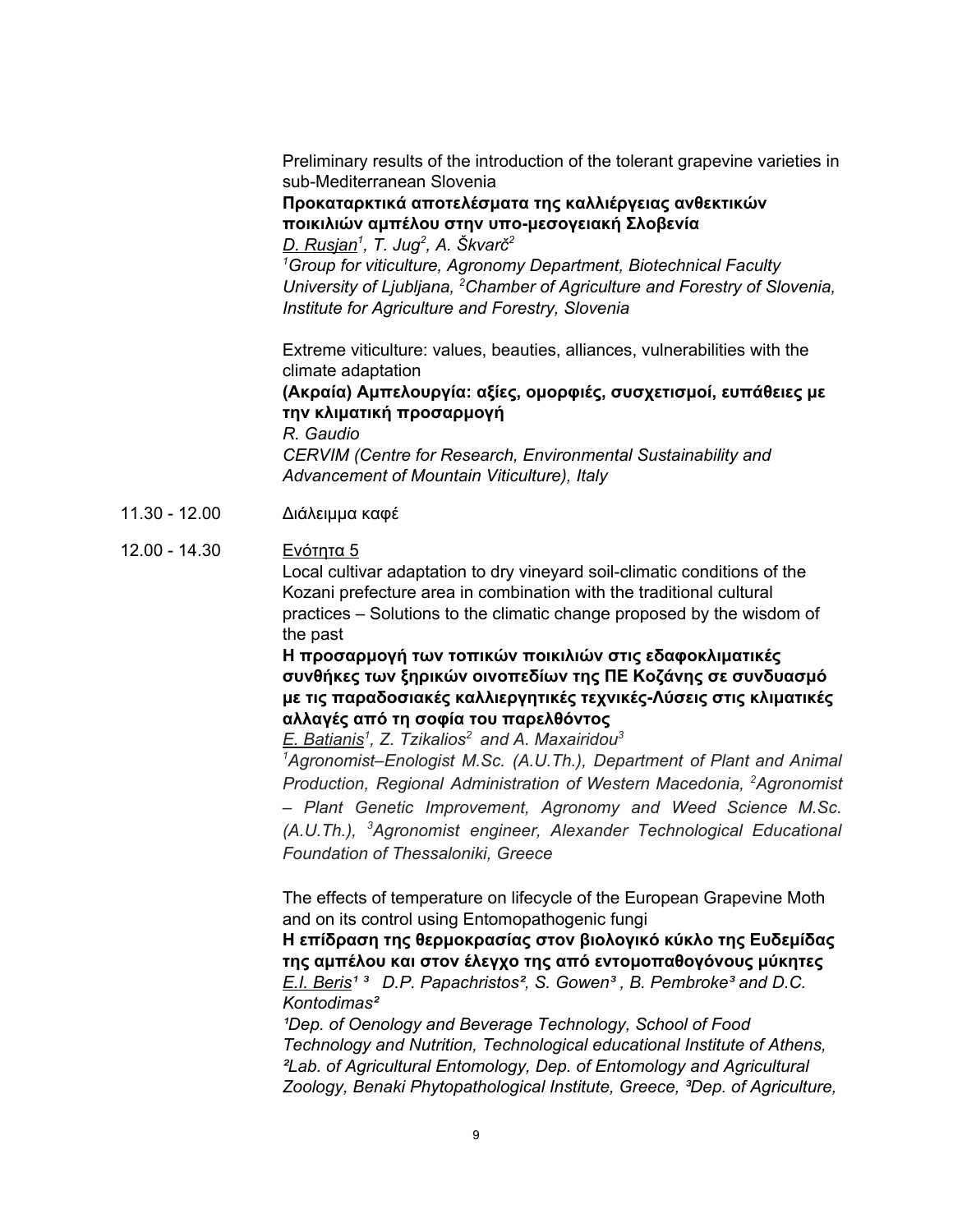*School of Agriculture, Policy and Development, University of Reading, UK*

Innovation and Sustainability in Viticulture: New Disease-resistant Grape **Varieties** 

**Καινοτομία και Βιωσιμότητα στην Αμπελουργία: Νέες, ανθεκτικές στις ασθένειες, ποικιλίες αμπέλου.**

*Vivai Cooperativi Rauscedo, Italy N. Tsombikos and N. Dalpis 1 <sup>1</sup>Vitro Hellas S.A., Greece*

The exploitation of clones of Greek grapevine varieties in view of climate change. The case of grapevine cultivar Liatiko (Vitis vinifera L.) i. Study of the genetic variability of grapevine cultivar Liatiko (Vitis vinifera L.) using the ampelographic description and molecular method SSR **Αξιοποίηση των κλώνων ελληνικών ποικιλιών αμπέλου εν όψει της κλιματικής αλλαγής. Η περίπτωση της ποικιλίας Λιάτικο (***Vitis vinifera* **L.)**

**i. Μελέτη της γενετικής ποικιλομορφίας της ποικιλίας Λιάτικο (***Vitis vinifera* **L.) με την χρήση της αμπελογραφικής περιγραφής και της μοριακής μεθόδου SSR.**

*M.* Stavrakaki and K. Biniari<sup>1</sup>

*¹Agricultural University of Athens, Faculty of Crop Science, Laboratory of Viticulture, Greece*

Effect of culture media and indolebutyric acid (IBA) on rooting of cuttings of grapevine rootstocks in hydroponic culture system

**Επιδράσεις των υποστρωμάτων και του ινδολοβουτυρικού οξέος (ΙΒΑ) στη ριζοβολία μοσχευμάτων υποκειμένων αμπέλου σε υδροπονικές συνθήκες**

*I. Daskalakis, M. Stavrakaki, S. Theodorakopoulos, D. Bouza and K. Biniari*

*Agricultural University of Athens, Faculty of Crop Science, Laboratory of Viticulture, Greece*

Multivariate analysis and genetic diversity of Greek grapevine (Vitis vinifera L.) cultivars using ampelographic and microsatellite markers **Πολυπαραγοντική ανάλυση και γενετική ετερογένεια ελληνικών ποικιλιών αμπέλου (Vitis vinifera L.) με τη χρήση αμπελογραφών και μικροδορυφορικών δεικτών**

A.Tsivelikas<sup>1</sup>, E. Avramidou<sup>2</sup>, P. Ralli<sup>1</sup>, K. Kotrotsis<sup>1</sup>, I. Ganopoulos<sup>1, 3</sup>, T. *Moysiadis 3 , A. Doulis 2, 4*

*1 Institute of Plant Breeding & Phytogenetic Resources, Hellenic Agricultural Organization-DEMETER (ex. N.AG.RE.F.), 2 Institute of Olive Tree, Subtropical Plants & Viticulture, Hellenic Agricultural Organization-DEMETER (ex. N.AG.RE.F.), Laboratory of Plant Biotechnology & Genomic Resources, 3 Institute of Applied Biosciences, Center for Research and Technology*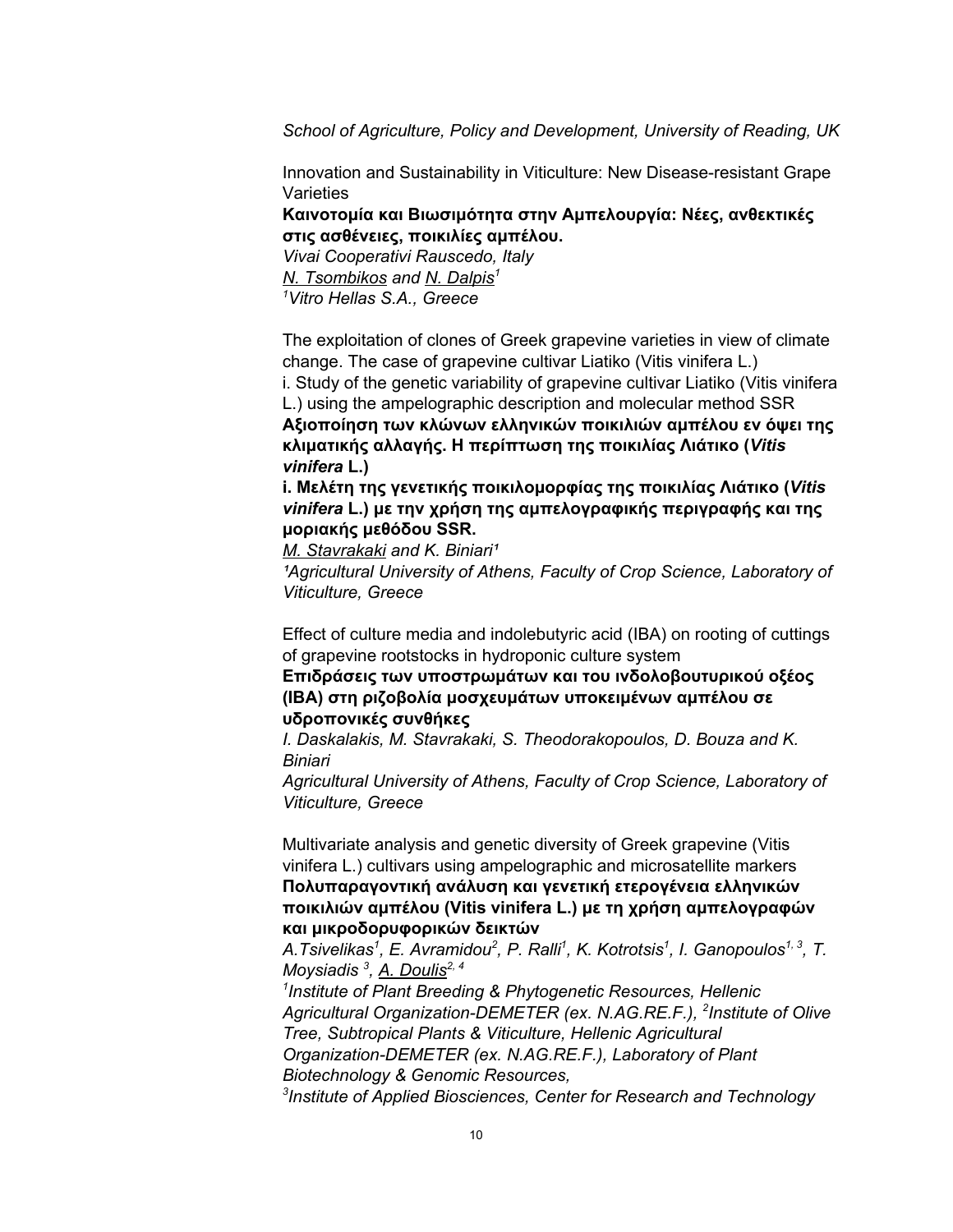*Hellas (CE.R.T.H.), Greece*

Computer-aided grapevine identification: An idea for the future or a practical tool now?

## **Τεχνολογία και ταυτοποίηση ποικιλιών αμπέλου: Μια ιδέα του μέλλοντος ή ένα πρακτικό εργαλείο σήμερα?**

*M. Stavrakaki<sup>1</sup>, P. Karampiperis<sup>2</sup>, S. Konstantinidis<sup>2</sup> and T. Kontogiannis<sup>2</sup> <sup>1</sup>Agricultural University of Athens, Faculty of Crop Science, Laboratory of Viticulture, <sup>2</sup>Agroknow, Greece*

Agronomical and analytical methods in response of climate change impacts on secondary wine grape metabolites

## **Αγρονομικές και αναλυτικές μέθοδοι προσδιορισμού των επιδράσεων της κλιματικής αλλαγής στους δευτερογενείς μεταβολίτες του οίνου**

*R. Flamini, D. Tomasi Council for Agricultural Research and Economics - Viticulture, CREA-VIT, Italy*

14.30 - 16.30 Επίσκεψη στο οινοποιείο Μπουτάρη - Γεύμα

## 17.00 - 19.00 Ενότητα 6

## **Σεμινάριο**

The necessity of improved vine propagation material of Greek grapevine varieties in the new conditions -The role of clonal selection **Η αναγκαιότητα παραγωγής πιστοποιημένου πολλαπλασιαστικού υλικού ελληνικών ποικιλιών αμπέλου στις νέες συνθήκες – Ο ρόλος της κλωνικής επιλογής**

Coordinator: M. N. Stavrakakis

Vine clonal selection in Greece: perspectives and priorities **Κλωνική επιλογή στην Ελλάδα: προοπτικές και προτεραιότητες** *N. Nikolaou Professor of Viticulture, Aristotle University of Thessaloniki, Greece*

Clonal selection and certification: the only way for a modern, antagonistic and sustainable viticulture

**Κλωνική επιλογή και πιστοποίηση: ο μόνος τρόπος για μια σύγχρονη, ανταγωνιστική και βιώσιμη αμπελοκαλλιέργεια** *N. Katis*

*Professor of Virology, School of Agriculture, Aristotle University of Thessaloniki, Greece*

Clone Selection of Greek Grapevine Varieties - Selection Criteria and Implementation problems